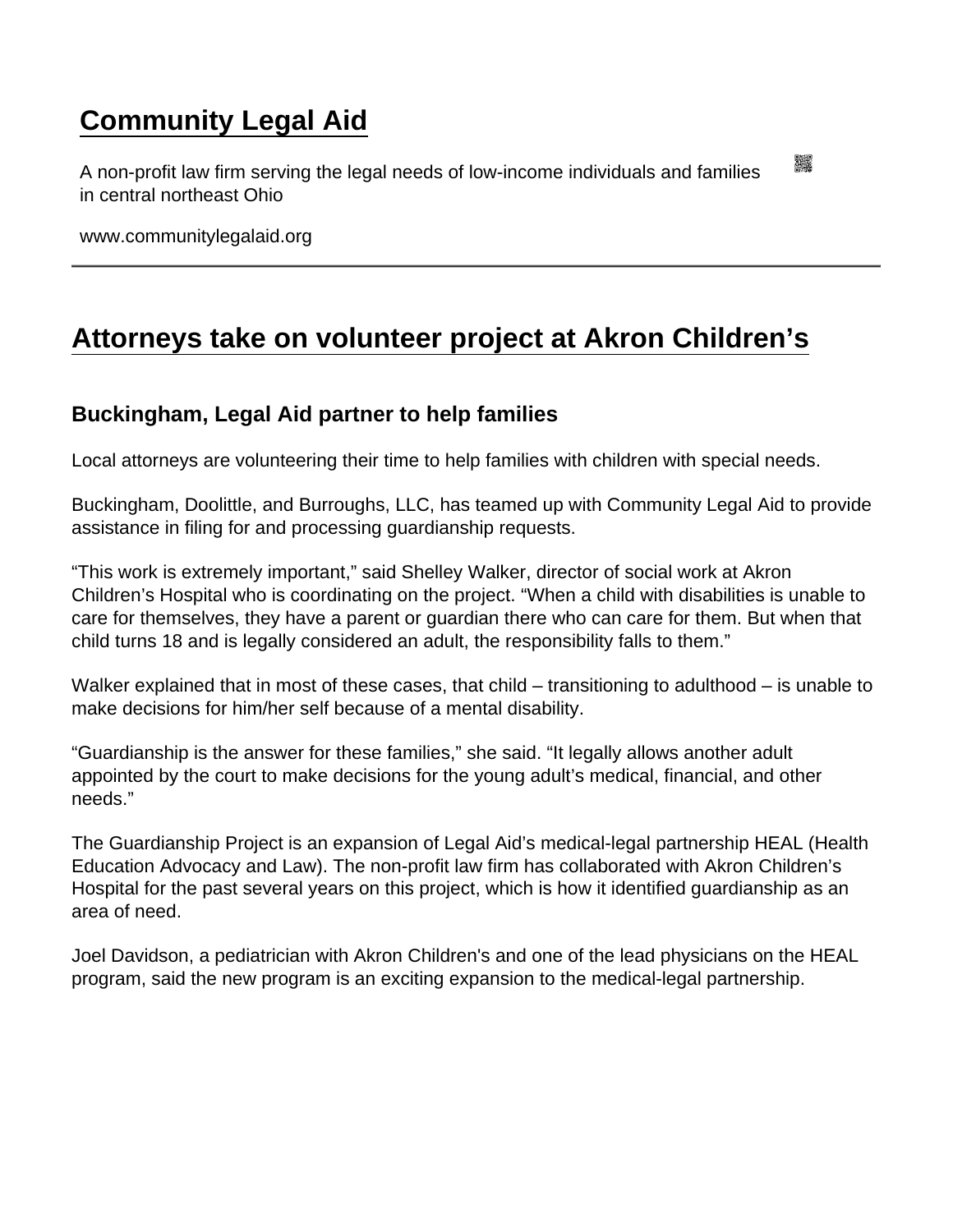"HEAL already does so much for our families in terms of access to justice," he said. "I'm excited that we're beginning to involve the pro bono community in our partnership. I know our patients will benefit, and our hope is that the firm and its employees also find it beneficial through the added experience and involvement in the community."

Davidson said that when he's mentioned the new program to families, they have expressed great interest that there is help available to them.

"These are kids who will require life-long care for their conditions," he explained. "Thanks to medical improvements, many are living into adulthood. The partnership with Buckingham law firm will give families the legal backing they need as they grow out of the children's system."

"It's a relatively straight-forward process for an attorney, and the Probate Court works very hard to be accessible to families, but it can still feel overwhelming for some parents or guardians to navigate," explained Marie Curry, Legal Aid's managing attorney for HEAL. "It can be especially burdensome for those in lower income brackets, who often are working more than one job, caring for their family outside the hospital, while also navigating the medical needs of a sick child."

These are the families Buckingham is aiming to help.

"We are honored to partner with Community Legal Aid and Akron Children's Hospital to help these families, said attorney Melinda Smith Yeargin of Buckingham. Giving back to the community is part of our culture, and this pro bono project is a great opportunity for us to help this underserved population in a meaningful way."

The firm engaged in talks for much of 2017 with Legal Aid's Volunteer Legal Services Program to find the perfect opportunity, and then landed on the Guardianship Project.

"We knew this would be a great way for our attorneys to gain valuable experience while fulfilling a need within our community," said John Slagter, managing partner of Buckingham. "More importantly, it's the right thing to do."

Jennifer van Dulmen, Legal Aid's deputy director, worked with Buckingham to identify the project.

"This is what great pro bono partnerships are all about," van Dulmen said. "We have hundreds of volunteers who take on cases for our clients every year, and their work is so valuable. But when the leadership of a firm backs a project like this from the ground up, it just exponentially increases the impact."

Once Akron Children's determines there is a medical need for a guardian, Legal Aid's team of intake specialists and paralegals screen clients and collect basic information. Then, the case is sent to Buckingham and assigned to an associate.